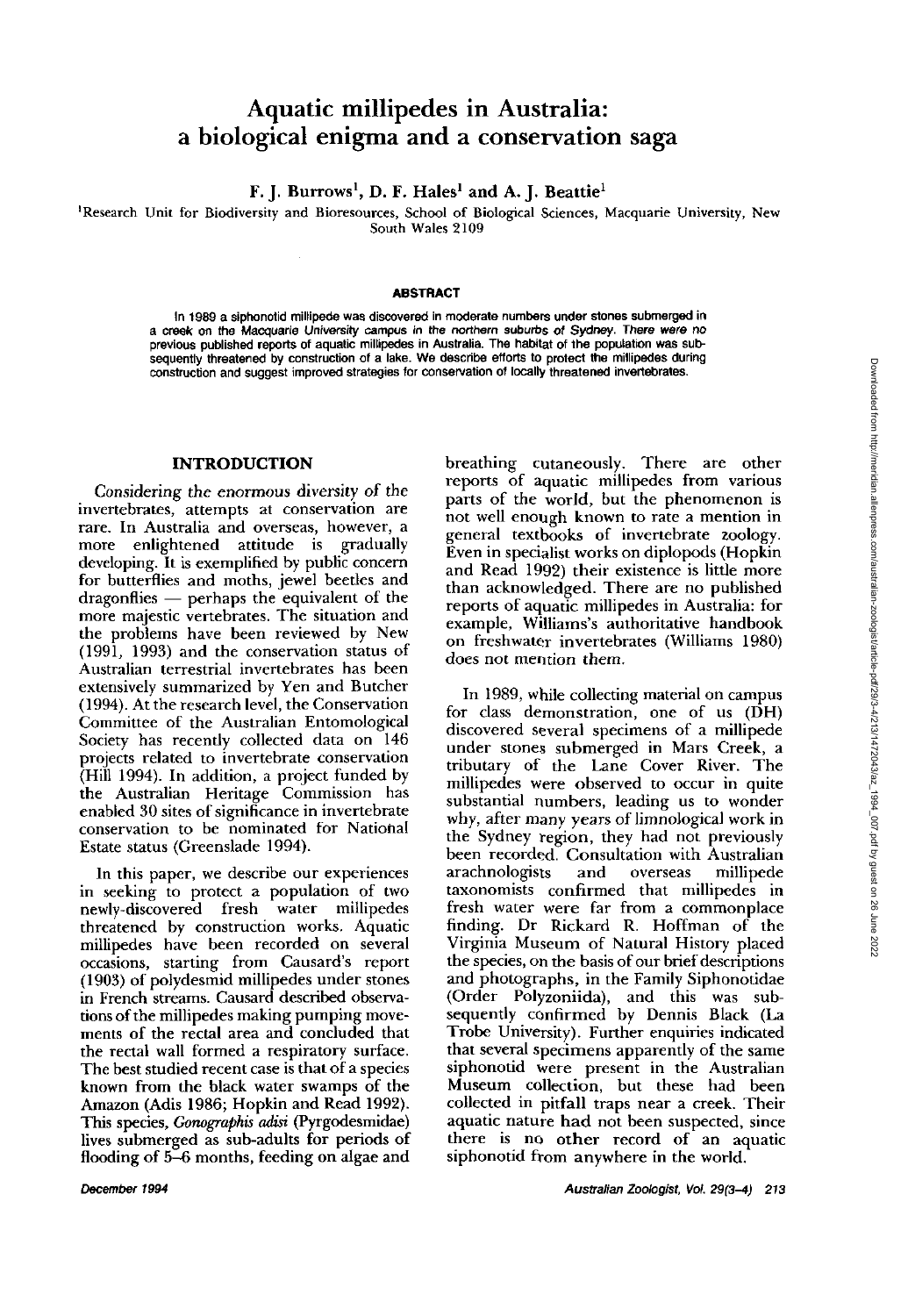It became clear from correspondence that millipede taxonomy was a job only to be undertaken by experts, and that the experts were understandably too busy to spend time on identification or description of our species. So the matter rested: we continued with teaching and existing research projects, visiting the millipedes occasionally for recreation.

# **THREAT TO THE MILLIPEDES**

In 1991, as part of the second phase of building for the Graduate School of Management, it was proposed that Mars Creek should be dammed (above the millipede site) to create a lake. The idea of building a lake to enhance the park-like surroundings of the University dated back to its beginnings, but had never been implemented because of lack of funds. The Graduate School of Management, however, was not restricted in this way, and the lake was planned to improve the outlook from its new multistar accommodation buildings. Work on the site was to commence within weeks.

The news of impending construction was extremely disturbing. Massive silting of the creek could be expected during excavation; as the lake filled, the stream flow would cease completely and the habitat would dry out. We knew nothing of the millipedes' requirements but such disturbance would inevitably be damaging. At the time, no other living populations were known.

#### **ACTION**

Our initial action was to revisit the site and confirm the presence of the organism. Small numbers were found, but in the course of the<br>search, something totally unexpected was<br>discovered — a second species of aquatic<br>millipedel Later it was tentatively identified search, something totally unexpected was<br>discovered — a second species of aquatic millipede! Later it was tentatively identified by Drs Black and Hoffman as a pyrgodesmid, somewhat similar in general appearance to the Amazonian species.

#### **REACTION**

Driven by concern for the survival of these biologically interesting and potentially rare species, we approached the University Executive. Their response was rapid and positive. If no other populations of the millipedes were found, the dam would not be constructed. We were invited to a institute a search of other tributaries of the Lane Cover River to determine if the species occurred elsewhere and were given a small enabling grant of \$1,000. This was a very gratifying reaction

**214 Australian Z&gist, Vo1.29(3-4) December 1994** 

from the Vice-Chancellor (Professor Yerbury) and Deputy Vice-Chancellor (Professor Martin), whose backgrounds were much more closely aligned with management than with biology.

To keep faith with the Executive and to prevent delay to the building programme (the contract had already been signed), speed in carrying out the search was essential. This was an ideal project for RUBB (Research Unit for Biodiversity and Bioresources), a loose consortium of members of staff of the School of Biological Sciences, with interests in whole organism biology.

Within a month, Millisearch 91 had been devised and implemented, and a report produced. Seventeen sites on 15 creeks in the Lane Cover River catchment had been investigated and the siphonotid millipede had been found in nine of them. The smaller millipede was also found in some places. The millipedes appeared widespread, although a few of the sites were free of any threat from urban and road development. Since neither species seemed limited to the campus area, there was no compelling argument to delay the building of the dam. In our report to the administration, we requested that water flow to the creek below the dam be maintained and that habitat disturbance should be kept to a minimum, in the hope of preserving the local population. We were particularly concerned about siltation and about damage to the clay walls of the creek, where we suspected that the millipedes laid their eggs.

#### **THINGS FALL APART**

So far all had proceeded smoothly. The University Executive were interested and supportive, and since the millipedes were widespread, building works could proceed without delay. Our recommendations would ensure that habitat damage was limited and there was a good chance that the millipedes would survive on campus (they had already become a local icon, with regular appearances in *Posing* Show, the student Union magazine, an account in Arena, the student newspaper, one in University News, and coverage by Sydney newspapers, radio and television). Members of RUBB returned to the backlog of regular business.

Then we realized that lines of communication had broken down. Work commenced and proceeded rapidly in late winter and spring of 1991. Almost before the ink had dried on our report, a deep silt trap was gouged out of the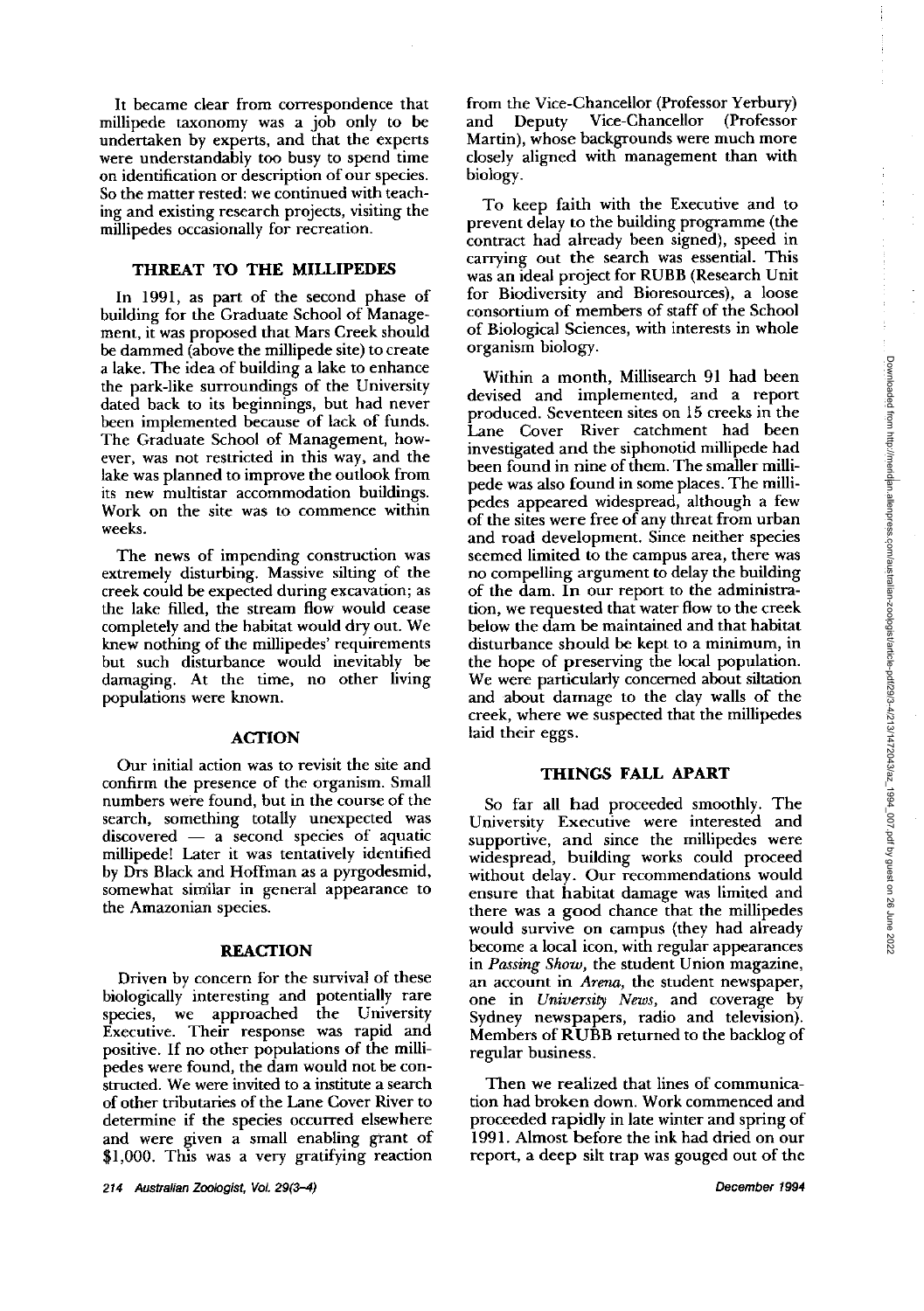creek bed in the midst of the millipede habitat. To make matters worse, the creek upstream was diverted around the site of the dam wall, by cutting a new channel through easily erodable clay subsoil. This resulted in a heavy load of silt being carried downstream. Silting in the trap area was particularly bad. Several millipedes were found (as it happened, under the eyes of Channel 7 cameras) covered in silt and moribund. Others were dead in deep silt on the rock ledges of the creek. We had little hope that any members of the original population would survive. Our requests for further measures to reduce silting were met sympathetically by the construction company (Civil & Civic), whose on-site representatives were patient and helpful. But the damage had already been done. Gradually, all sign of the millipedes disappeared.

Why did this happen, in an atmosphere apparently of good will and co-operation? We suspect that, by oversight, our recommendations were not passed on from the Executive to the Building and Grounds section responsible for organizing the works. They received only the summary page which reported the finding of other populations and the green light for the project to go ahead, and were unaware of suggestions for minimizing damage. We expected to be consulted on the recommendations of our report, but we were not. Possibly too many people and administrative entities were involved, without clear lines of communication. Possibly, with assurance that other populations existed, it was not considered worth the expense of modifying predetermined procedures. In any case, it is clear in hindsight that we should have followed up our recommendations more actively.

### **RESURRECTION**

In a somewhat desultory and irregular fashion, we continued to visit the site of the apparently local extinction. In the following autumn, we again found some specimens of the siphonotid. With increased expectation of their survival, we undertook a fortnightly sampling programme, but were disappointed when they again disappeared in October. However, continued regular sampling indicated that this cyde is characteristic of the biology of the species. It is present in quite large numbers in and near the water from autumn to late spring, but is somewhere else during the summer, perhaps burrowed into damp soil, or even in the bed of the creek. It leaves the water in large numbers during early winter to mate and presumably to lay eggs in cracks in the banks. Unlike the French polydesmids, it does not breathe by rectal ventilation, but apparently breathes cutaneously. There are no signs of special modifications related to aquatic life. Both adult and juvenile forms have been found submerged, and longterm submergence is a normal part of its behaviour.

When the Buildings and Grounds engineers heard of the millipedes' survival, they were a bit inclined to say "I told you so! A lot of fuss about nothing!" Nevertheless we consider that the attempt to preserve the local population was justified. Survival in the circumstances was more due to good luck than anything else. The timing of the construction may have been favourable, coming, as it did, just after the breeding season. In addition, the weather remained fine through most of the period, reducing erosion from the heaps of loose clay resulting from the excavations.

We have continued to collect data on the biology of the millipedes. Both species are still present, but the smaller pyrgodesmid is so uncommon (as it has always been) that nothing is known of its biology. Following initial publicity (Dayton 1991; Hales 1991), reports were received of the siphonotid from fresh water and from wet terrestrial environments in Victoria (see Black, in prep.), so it seems to be both widespread and secure. Nonetheless, our investigations gave us cause for concern about urban creeks as endangered habitats, which would benefit from active conservation efforts.

The siphonotid species is now recognized as being new, and is being described as part of a revision of the Australian Siphonotidae (Black, in prep.). There is no further information on the identity of the pyrgodesmid. Our biological observations on both species will be published elsewhere.

#### **LESSONS**

- 1. It is possible to get institutional and public support for projects in invertebrate conservation, even if the subject organisms are rather obscure (though at the hands of the students, they developed a certain unexpected charisma).
- 2. One should assume nothing about the communication of recommendations, and make sure they appear on the one page summary of any report. (Busy administrators or engineers may only read the summary.)